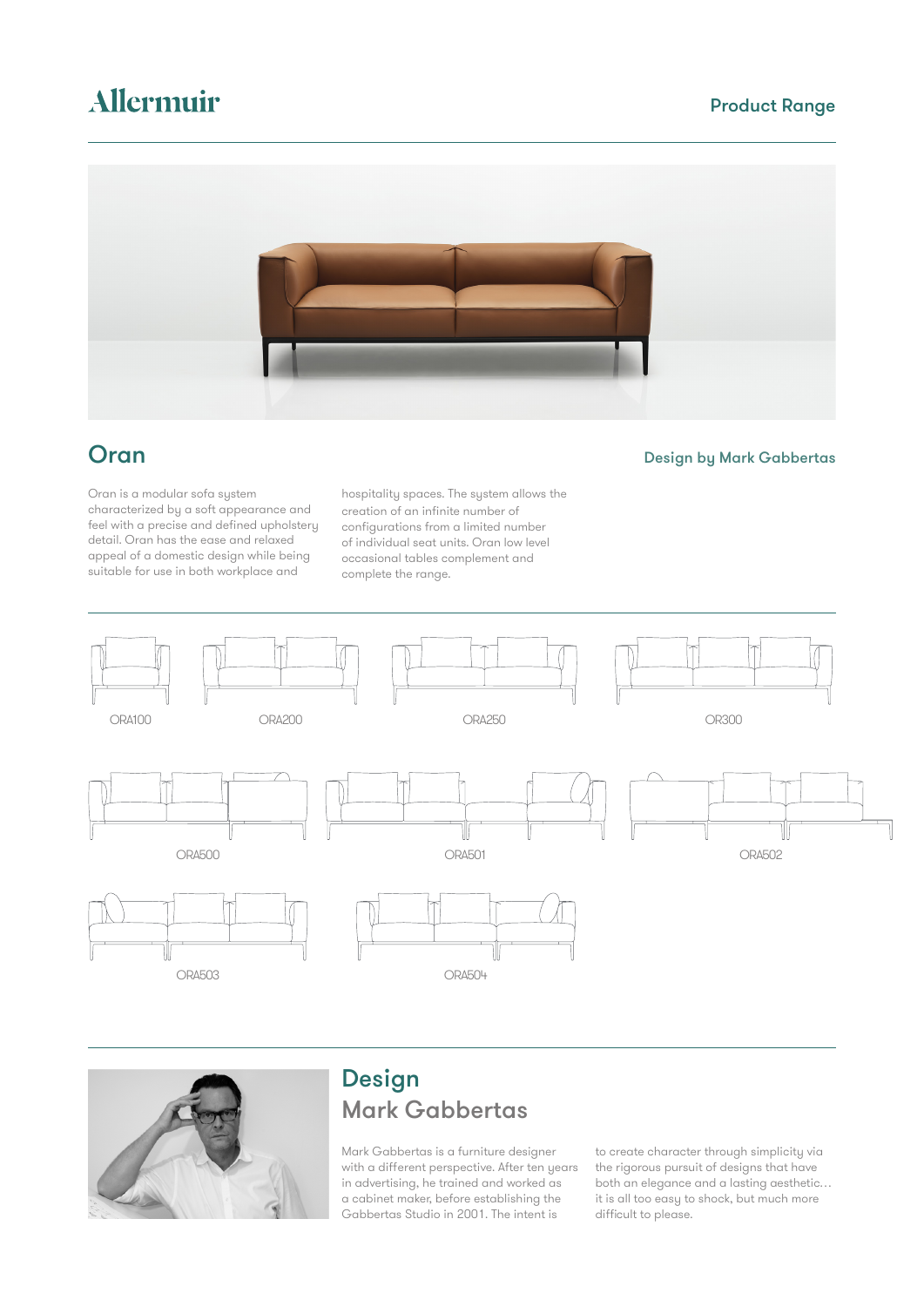# Allermuir

### Standard Features

(\* - Selected models only) Fully Upholstered Feather webbed sprung seat foam Matte Laminate faced MDF core top \* .25" visible edge profile is stained to match the laminated top\* Cast Aluminum legs and Aluminum perimeter frame

Curled feather filled cushion with fire retardant inner cover Plastic glides

### Optional Features

Two tone upholstery

### Performance Standards

BS EN 16139:2013-Level 2 ANSI/BIFMA X5.4:2012

### Dimensions

OH<br>27.5